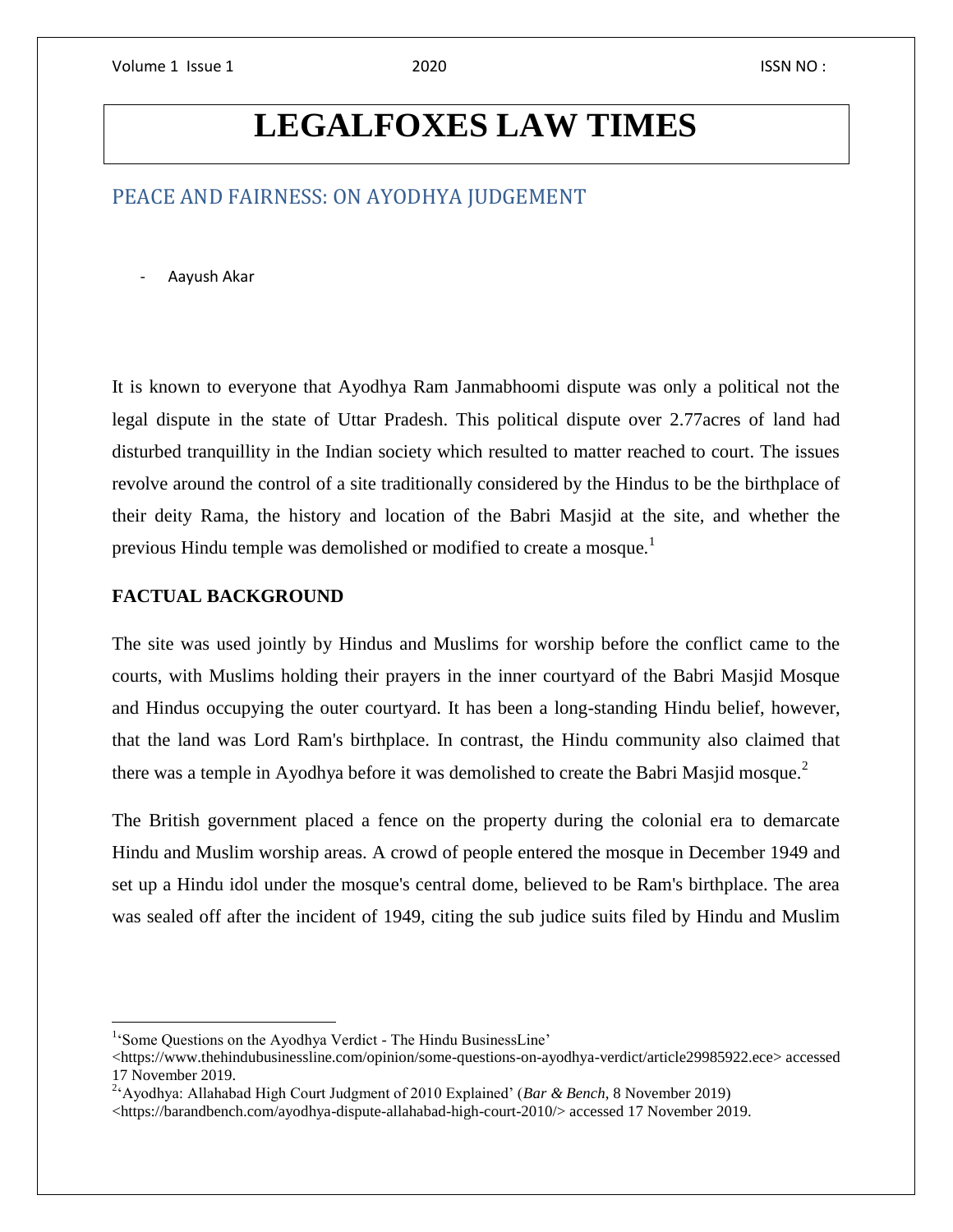parties disputing the land rights. It became the 1980's Ram Janmabhoomi campaign because it was all about ascendant Hinduism trying to imprint a constitutional republic.<sup>3</sup>

In 1986, the Hindu parties were allowed to adorn the central mosque dome where the improvised temple was set in when it was sealed off by the orders of a city courthouse. In December 1992, when a mob of over 20,000 kar sevaks demolished the Babri Masjid mosque, communal tensions built up over the years.

## **LEGAL BACKGROUND**

It became the 1980's Ram Janmabhoomi campaign because it was all about ascendant Hinduism trying to imprint a constitutional republic. In 1994 in the case of **Ismail Faruqui v. Union of India**<sup>4</sup> ,Dr. Ismail Faruqui had filed a petition calling into question the validity of the Ayodhya Act 1993 Acquisition of Certain Land, by which the Center purchased 67,703 acres of land in and around the Babri Masjid. A five-judge Bench, in a majority, upheld the acquisition saying that any step taken to arrest escalation of communal tension can by no stretch of argumentation, be termed non-secular or against the concept of secularism i.e. a creed of the Indian people embedded in the ethos. There is no requirement for Muslims to have mosques for prayer and they can offer namaz anywhere in the open.

Similarly, in the case of **The Sunni Central Board of Waqfs vs Gopal Singh Visharad**<sup>5</sup>, the Lucknow bench of Allahabad High Court in 2010 held that Muslims and Hindus are the joint holders. In the 2:1 majority, it was held that there would be a three-way division of the disputed land – one-third for the Sunni Waqf Board, one-third for the Nirmohi Akhara and one-third for the 'Ram Lalla' party. In an order that extends to more than 8,000 pages, the High Court said that the portion below the central dome under which Lord Ram's idols and other gods are placed in a temporary temple belongs to Hindus. The three judges agreed that Hindus should be allocated the portion under the central dome. Likewise in the case of **M.Siddiq (D) Thr. Lrs. vs Mahant Suresh Das**<sup>6</sup> in 2018, the Supreme Court with 2:1 majority held that there is no need to reexamine the 1994 Supreme Court decision that a mosque is not necessary to Islam and the

 $\overline{a}$ 

<sup>&</sup>lt;sup>3</sup>'Sacred Space in Conflict in India: The Babri Masjid Affair - Bacchetta - 2000 - Growth and Change - Wiley Online Library' <https://onlinelibrary.wiley.com/doi/abs/10.1111/0017-4815.00128> accessed 17 November 2019. 4 *Ismail Faruqui v. Union of India*AIR 1995 SC 605 A.

<sup>5</sup> *The Sunni Central Board of Waqfs vs Gopal Singh Visharad*ECL 2010 9 1-2748.

<sup>6</sup>*M.Siddiq (D) Thr. Lrs. vs Mahant Suresh Das*2018 SCC SC 3191.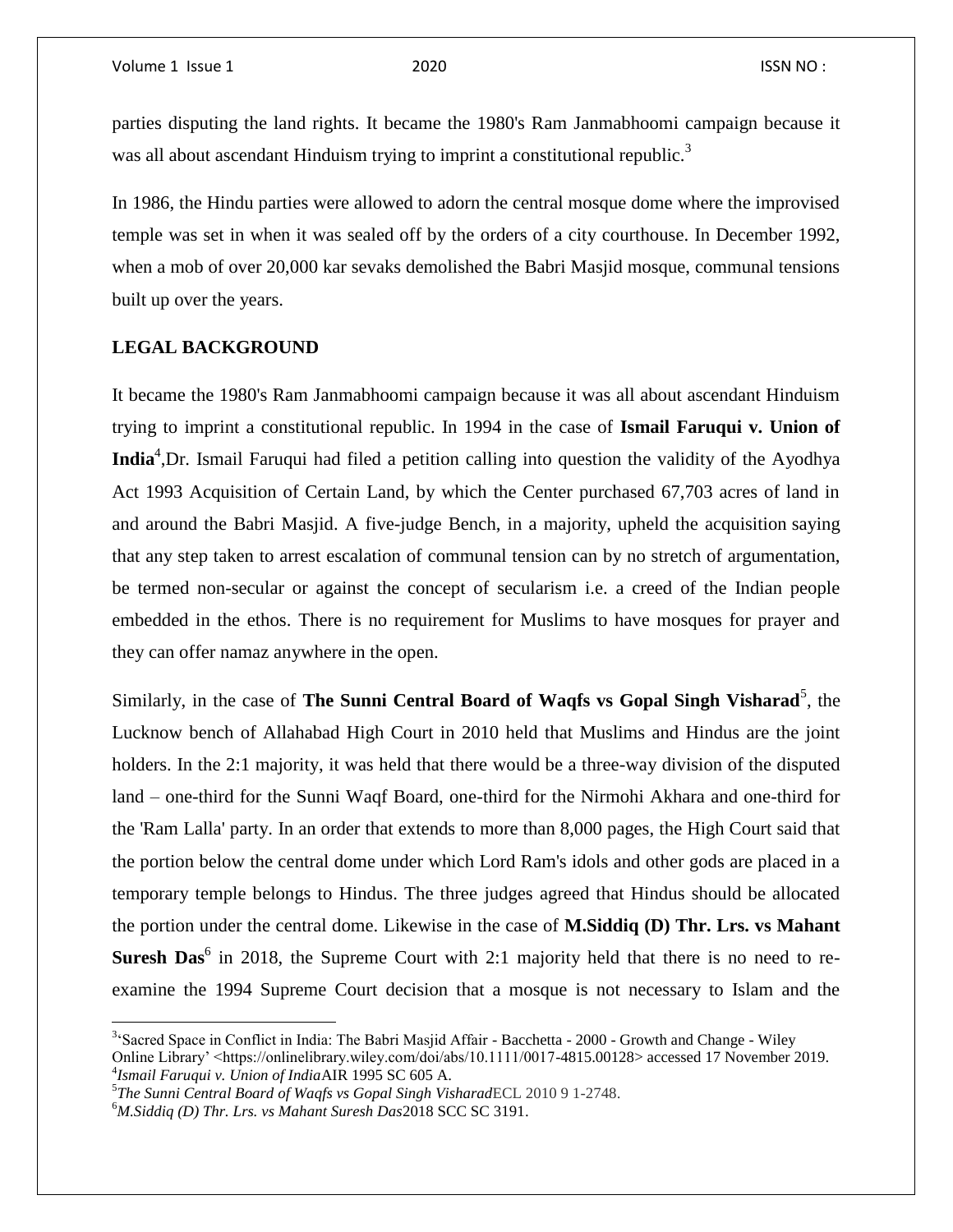present case would be decided on its own facts and would have no impact on it by the Ismail Faruqui judgment.

#### **HISTORIC JUDGEMENT BY SUPREME COURT**

In August 2019, the Supreme Court decided to begin a day-to-day hearing in the politically sensitive Ram Janmabhoomi-Babri Masjid land dispute in Ayodhya following the failure of efforts to reach a friendly settlement through mediation. It took note from the report of the threemember mediation committee, headed by former Supreme Court judge FMI Kalifulla, that there was no final settlement of the mediation proceedings which took place for about four months. The Supreme Court after hearing 40 days of arguments of both the parties and decided to reserve the judgment. In November 2019 in the case of **M.Siddiq (D) Thr. Lrs. vs Mahant Suresh**  Das<sup>7</sup>, the Supreme Court held that as the final arbiter, this Court should uphold the sense of balance that one citizen's values do not conflict with or overpower another's freedoms and beliefs. It finally put an end to the conflict over the Ayodhya Title and held that the contested land should be granted to the Ram Mandir Construction Trust. In an effort to balance the interests of both parties involved, the Court ordered the Sunni Waqf Board to set up a mosque with a suitable 5-acre plot. However, the 1045 pages long' unanimous' verdict is silent as to who wrote it. One of the five judges wrote a different yet concomitant opinion on whether the contested structure was Lord Ram's holy birthplace according to the Hindus ' religion, belief and confidence. Nonetheless, the judge's name was not announced. There is clear evidence on the balance of probabilities to suggest that the worship of the Hindus in the outer courtyard continued unimpeded following the construction of a grill-brick wall in 1857. Their possession of the outer courtyard is established along with the incidents associated with their control of the courtyard.

As far as the inner courtyard is concerned, there is evidence of the preponderance of the chances of the Hindus to establish worship prior to the conquest of Oudh by the British in 1857. The Muslims did not offer any evidence that they had been in exclusive possession of the inner structure prior to 1857 from the date of building in the sixteenth century. The High Court's threeway bifurcation was legally untenable. The solution that commended itself to the High Court is

 $\overline{\phantom{a}}$ 

<sup>7</sup>*M.Siddiq (D) Thr. Lrs. vs Mahant Suresh Das* 2019 SCC SC 1440.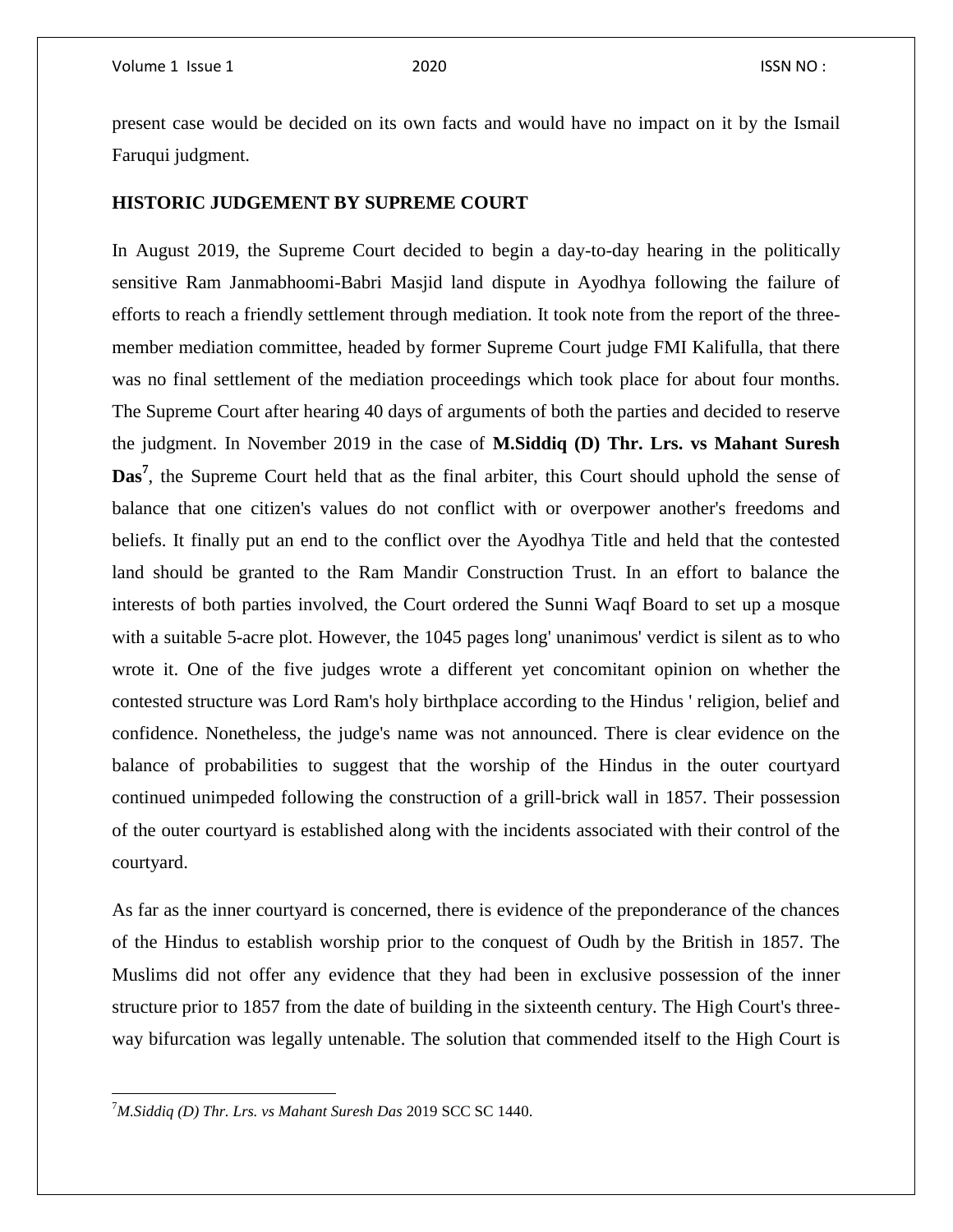not feasible, even as a matter of maintaining public peace and tranquillity. The disputed area covers about 1,500 square yards. The partition of the land will not serve either of the parties ' needs or ensure a permanent sense of peace and tranquillity. Sunni Central Waqf's board has not set out its client engagement situation. The Board of the Sunni Central Waqf did not establish the alternative plea of negative possession as it did not meet the adverse possession criteria. Since the Hindus were in the outer courtyard's exclusive and unimpeded possession where they continued their worship, it is not possible for the Sunni Waqf Board to hold the property at issue. The mosque was demolished in breach of the status quo order and a guarantee given to this tribunal. An egregious infringement of the rule of law was the demolition of the mosque and the eradication of the Islamic system.

### **CONCLUSION**

 $\overline{\phantom{a}}$ 

A time comes when the need for peace and closure exceeds the need to undo an injustice. The Supreme Court has apparently chosen a path that is most conducive to social harmony by allowing a temple to emerge through a government-appointed trust at the disputed site in Ayodhya. The court called for the allocation of a five-acre plot of land elsewhere in Ayodhya that could be used to build a new mosque to compensate Muslim litigants who were deprived of the centuries-old Babri Masjid by an illegal act of demolition. It is clear that this is more of spiritual compensation by political compromise and less adjudication in defense of their religious rights. $8^8$ 

The final award will always be a source of discomfiture for those to whom closure extends beyond ensuring peace in a polarized community environment. But the most welcome thing about a five-judge bench's 1,045-page verdict in its unanimity. For, it sends out a message that the judiciary has ventured, with one eye, to give legal burial to a lengthy dispute that started as minor litigation, grew into a divisive political cause, and for years became a festering wound on the body-political. The fact that the case is finally over will come to all peace-loving people as a great relief.

<sup>&</sup>lt;sup>8</sup> Ayodhya Verdict LIVE: Supreme Court Ruling Has Heralded a New Dawn, Says PM Modi - The Economic Times' <https://economictimes.indiatimes.com/news/politics-and-nation/ayodhya-verdict-live-news-supreme-courtram-janmbhoomi-babri-masjid-land-dispute-case/liveblog/71978657.cms> accessed 17 November 2019.